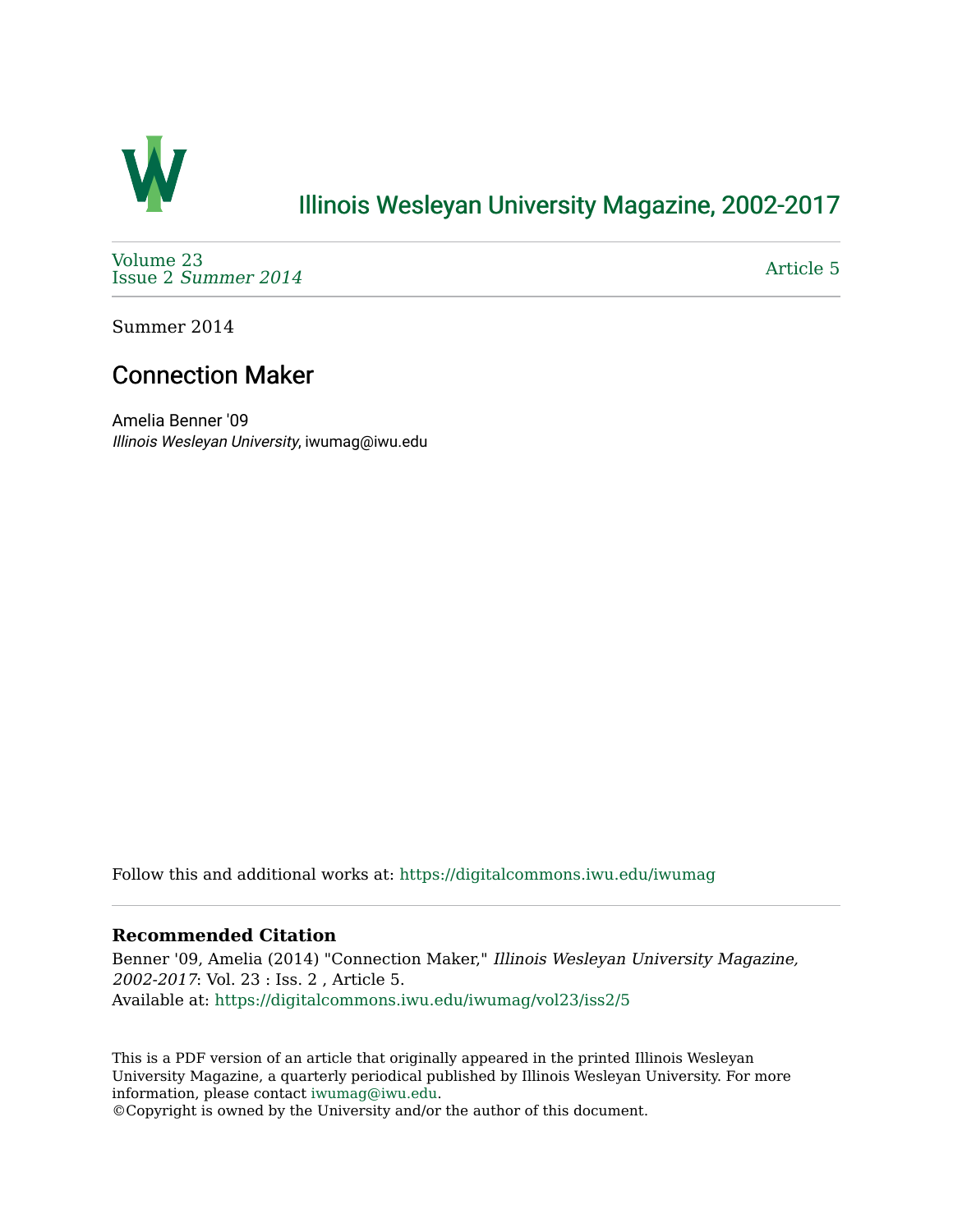

## Story by AMELIA BENNER '09

After 26 years of service to Illinois Wesleyan, Ann Harding — who retired in June as director of Alumni Relations — has plenty of achievements to look back on. But when asked what she's most proud of, she has a simple answer.

"This filing cabinet," she says, pointing to an unassuming tower of beige drawers in the corner of her office.

That cabinet contains hundreds of files accumulated in her previous job as internship coordinator in the University's Career Center. Each file is stuffed with resumes, letters, wedding invitations, birth announcements and even photos of students who served internships under Harding's direction.

As her days on campus wound to a close early this summer, she mailed over 250 of them back to their original owners — now successful alumni. "I'm telling them, 'I thought you'd get a kick out of seeing these again,'" she says, smiling.

The response has been one of joyful nostalgia, with some recipients posting old photos from their files on Facebook as part of the website's "Throwback Thursday" tradition. "I'm really proud that I hung onto all of this," Harding says, "and that it turned out to be important to these people."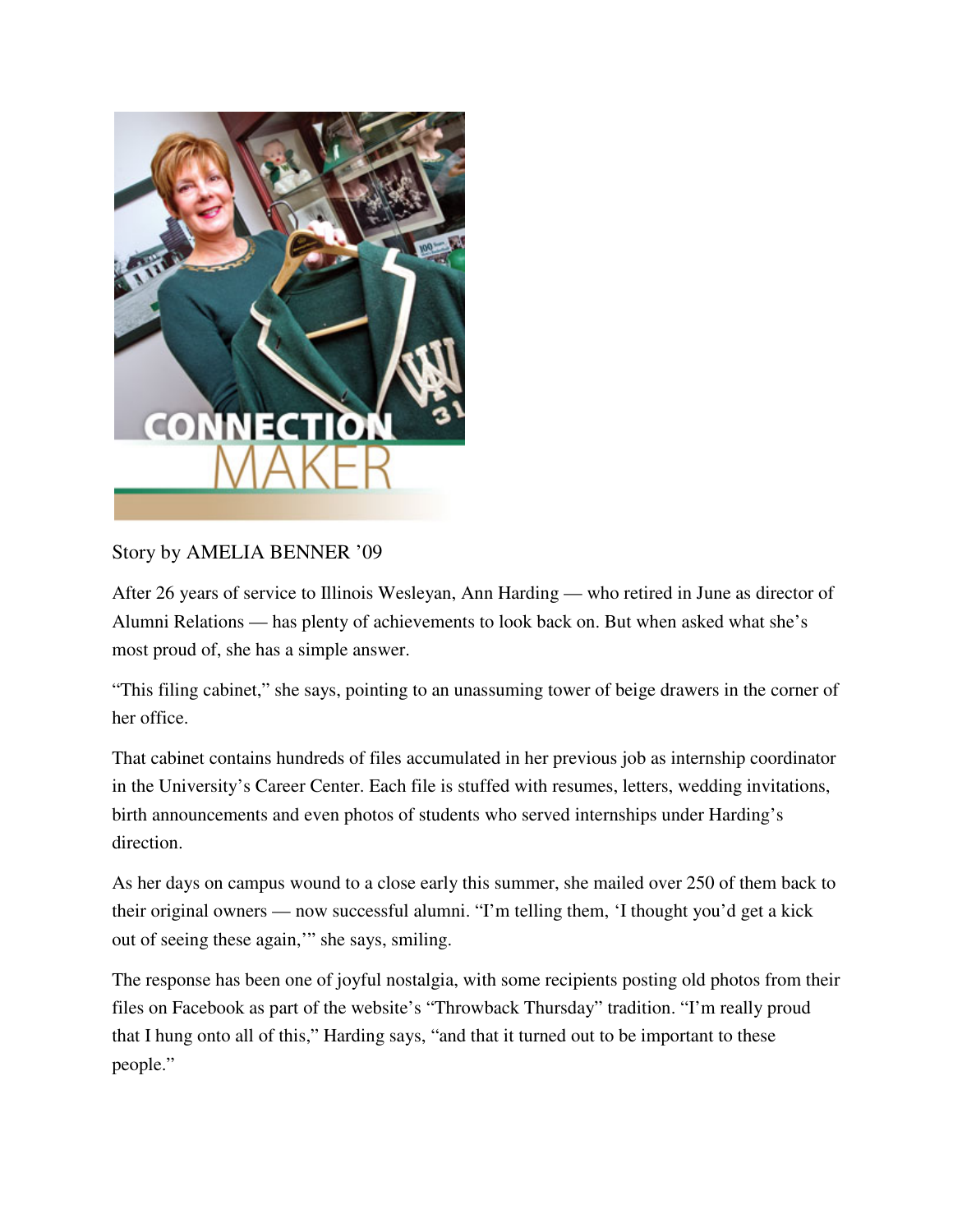For many current and former students, Harding is such an integral part of their IWU experience that it's hard to imagine the place without her. Evangelia Analitis '16, who is a student worker for Alumni Relations, expressed that feeling in one of many Facebook tributes posted by admirers when Harding announced her retirement. Describing her as "the coolest and spunkiest woman I've ever met," Analitis thanked Harding "for taking me in under your wing and being the best role model I could ask for."

Harding was a stay-at-home mom in September 1988, when she took on her first role at IWU: the new position of internship coordinator in the University's Career Center. She laughs now recalling that when she applied she didn't even have a resume to show then-Acting President Wendell Hess. But, he was impressed all the same.

When told she'd landed the job, "I just sort of skipped across the quad," she says.

At first, Harding assumed her job finding internships for students would focus on local opportunities. But former President Minor Myers encouraged her to think bigger. "He told me I'd be selling Illinois Wesleyan students worldwide," she said, "and that was what we did."

At first, she had little to rely on but ingenuity and persistence.

"I was in the basement of Gulick Hall, in a little office, and all I had was the phone book," she recalls.

Soon, though, she was forging connections between professional employers and students in search of rewarding internship experiences. Harding found that past graduates, who already knew the quality of a Wesleyan education, were especially eager to help.

"Ann just has an ability to make things happen," says IWU Hart Career Center Director Warren Kistner '83, recalling the years he worked alongside Harding, who was later promoted to assistant director. "She could pick up the phone and create opportunities for our students that oftentimes launched their careers."

In appointing Harding director of Alumni Relations in 2006, University leaders cited the strong bonds she'd already made with students and alumni through the Career Center, as well as her service in community organizations such as the McLean County Board, Rotary, American Red Cross, Easter Seals and more.

Inspiring alumni to feel a continuing connection with their alma mater can be a challenge, Harding admits. "Your world changes after graduation, and college can be just a memory." But those memories can serve as a powerful bond, she says, reminding former students of everything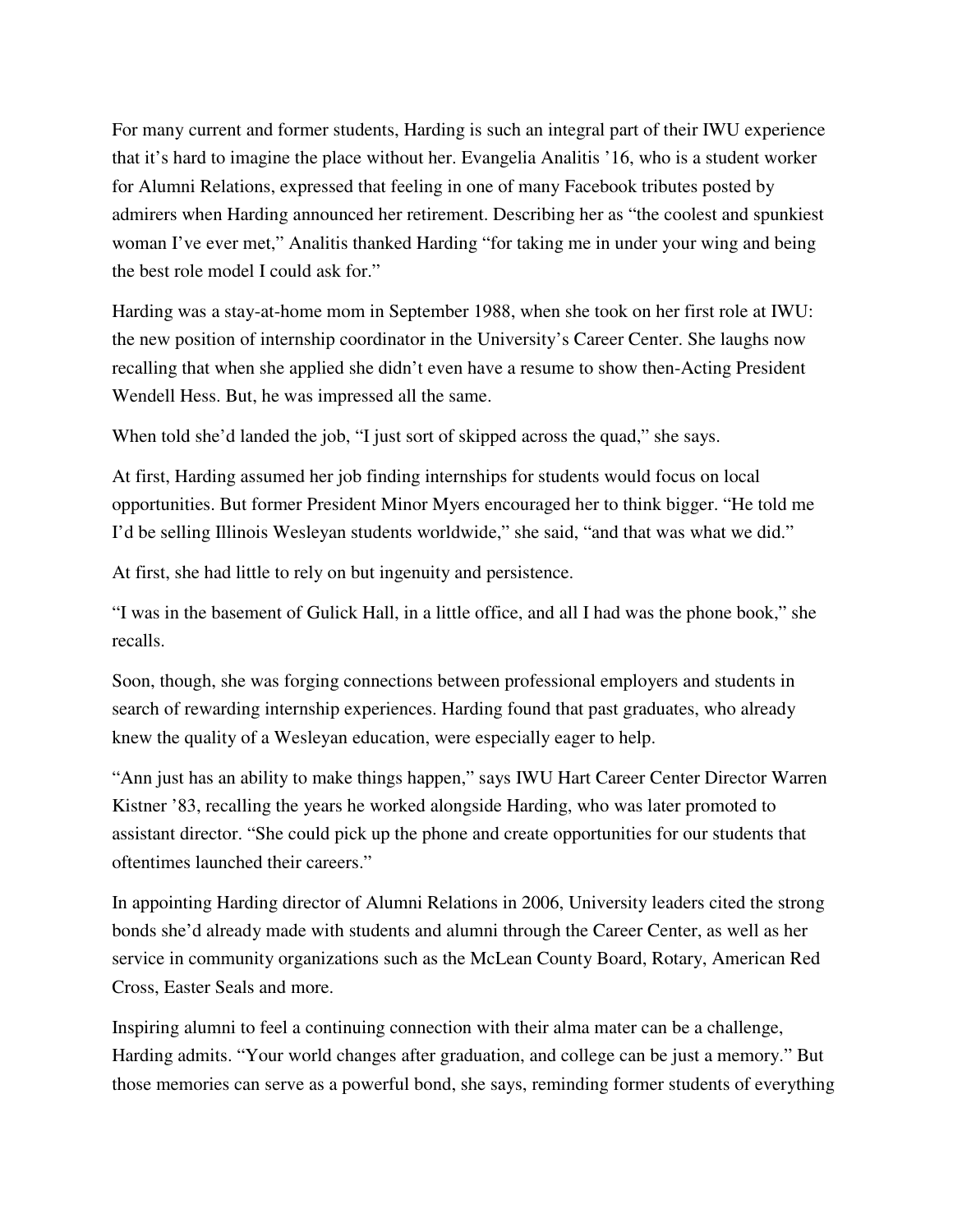that IWU meant to them and all it continues to offer its students. Whether they graduated in 1950 or 2014, "they all walked across the same quad," Harding says.

She has witnessed that legacy in her own family as well. Two of her and husband CP's three sons are IWU grads: Nick '98 and Luke '03.



Harding and Marsha Guenzler-Stevens '78 presented travel bags to participants of this year's Council for IWU Women Summit.

Her many initiatives to keep alumni connected to their alma mater include creation of Pride Alumni Community, Greek Alumni Network and Young Alumni Network, affinity groups that unite alumni with common interests. Harding was also a part of the group that formed the Council for IWU Women, co-founded by Marsha Guenzler-Stevens '78, who also served as president of the Alumni Association Executive Board during part of Harding's tenure.

Guenzler-Stevens sees a genuine spirit of warmth and hospitality in Harding's approach to alumni relations. That approach is reflected in increased alumni involvement over the past eight years — a rise in both quality and quantity.